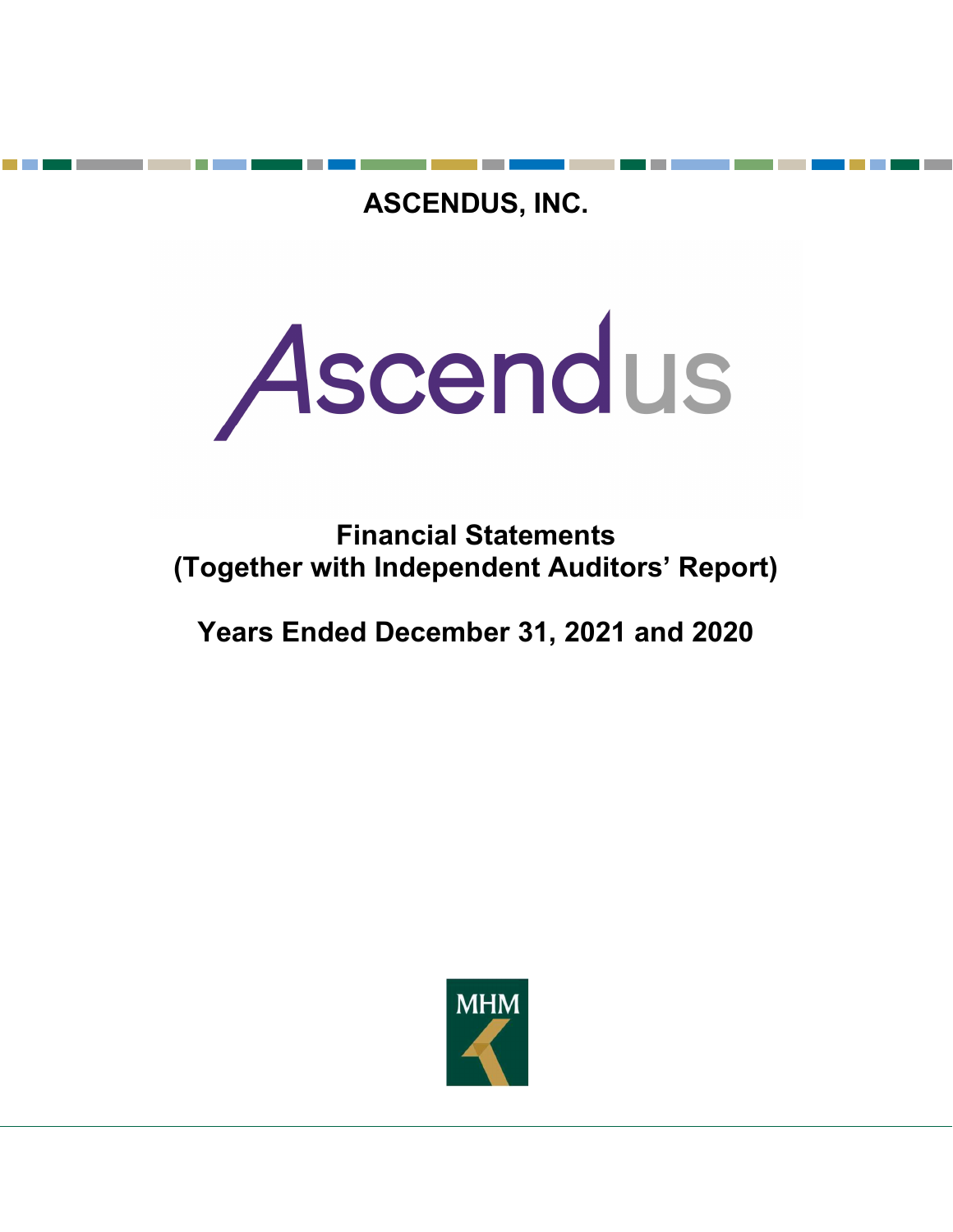## **ASCENDUS, INC. FINANCIAL STATEMENTS** (Together with Independent Auditors' Report)

# YEARS ENDED DECEMBER 31, 2021 AND 2020

# **CONTENTS**

# Page

| <b>Financial Statements:</b> |  |
|------------------------------|--|
|                              |  |
|                              |  |
|                              |  |
|                              |  |
|                              |  |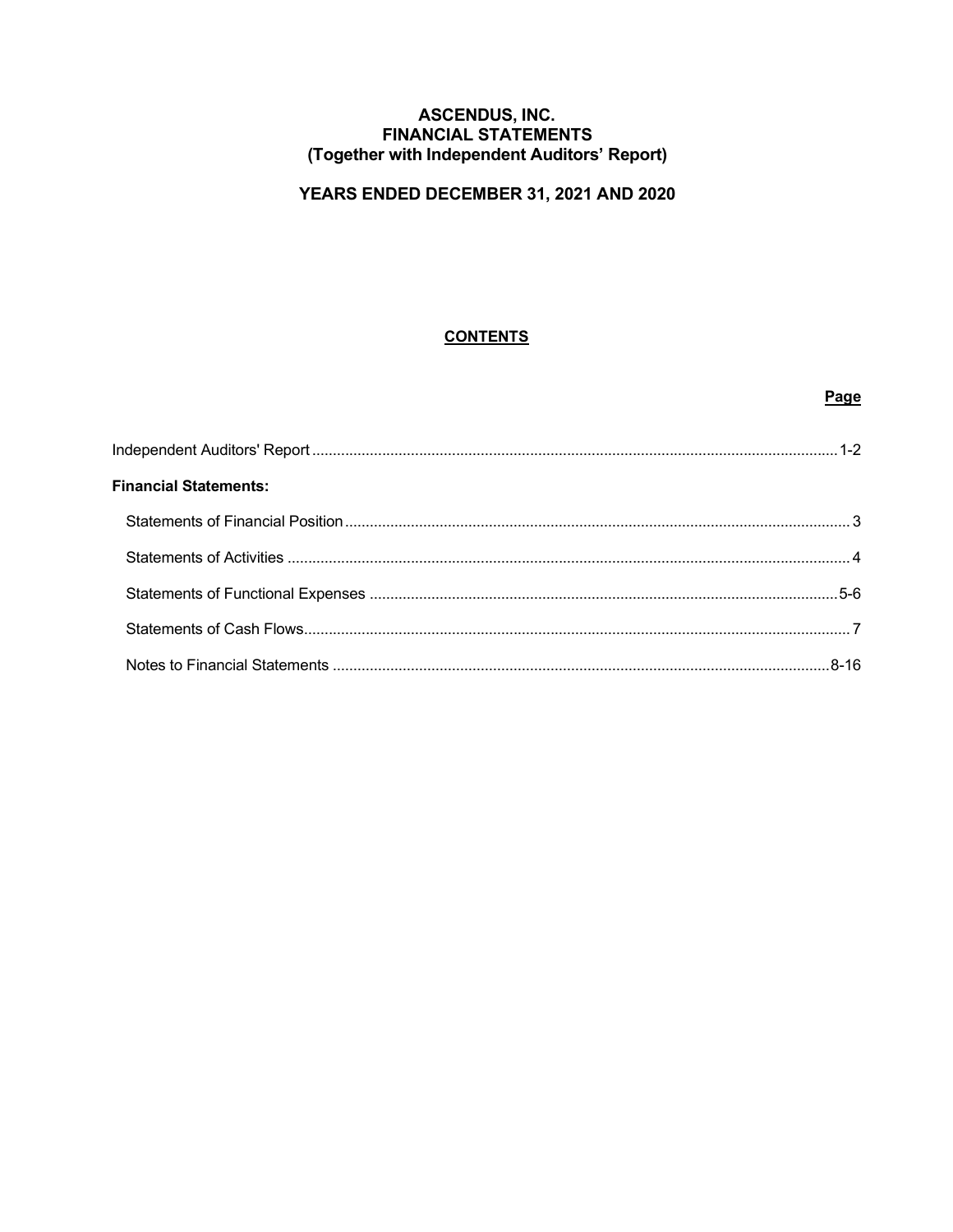

## INDEPENDENT AUDITORS' REPORT

The Board of Directors of Ascendus, Inc.

### Report on the Audit of the Financial Statements

### **Opinion**

We have audited the financial statements of Ascendus, Inc., which comprise the statement of financial position as of December 31, 2021, and the related statements of activities, functional expenses and cash flows for the year then ended, and the related notes to the financial statements.

In our opinion, the accompanying financial statements present fairly, in all material respects, the financial position of Ascendus, Inc. as of December 31, 2021, and the changes in its net assets and its cash flows for the year then ended in accordance with accounting principles generally accepted in the United States of America.

### Basis for Opinion

We conducted our audit in accordance with auditing standards generally accepted in the United States of America ("GAAS"). Our responsibilities under those standards are further described in the Auditors' Responsibilities for the Audit of the Financial Statements section of our report. We are required to be independent of Ascendus, Inc. and to meet our other ethical responsibilities in accordance with the relevant ethical requirements relating to our audit. We believe that the audit evidence we have obtained is sufficient and appropriate to provide a basis for our audit opinion.

#### Report on 2020 Financial Statements

The financial statements of Ascendus, Inc. as of and for the year ended December 31, 2020 were audited by other auditors whose report dated June 25, 2021 expressed an unmodified opinion on those statements.

#### Responsibilities of Management for the Financial Statements

Management is responsible for the preparation and fair presentation of the financial statements in accordance with accounting principles generally accepted in the United States of America, and for the design, implementation, and maintenance of internal control relevant to the preparation and fair presentation of financial statements that are free from material misstatement, whether due to fraud or error.

In preparing the financial statements, management is required to evaluate whether there are conditions or events, considered in the aggregate, that raise substantial doubt about Ascendus, Inc.'s ability to continue as a going concern for one year after the date that the financial statements are available to be issued.

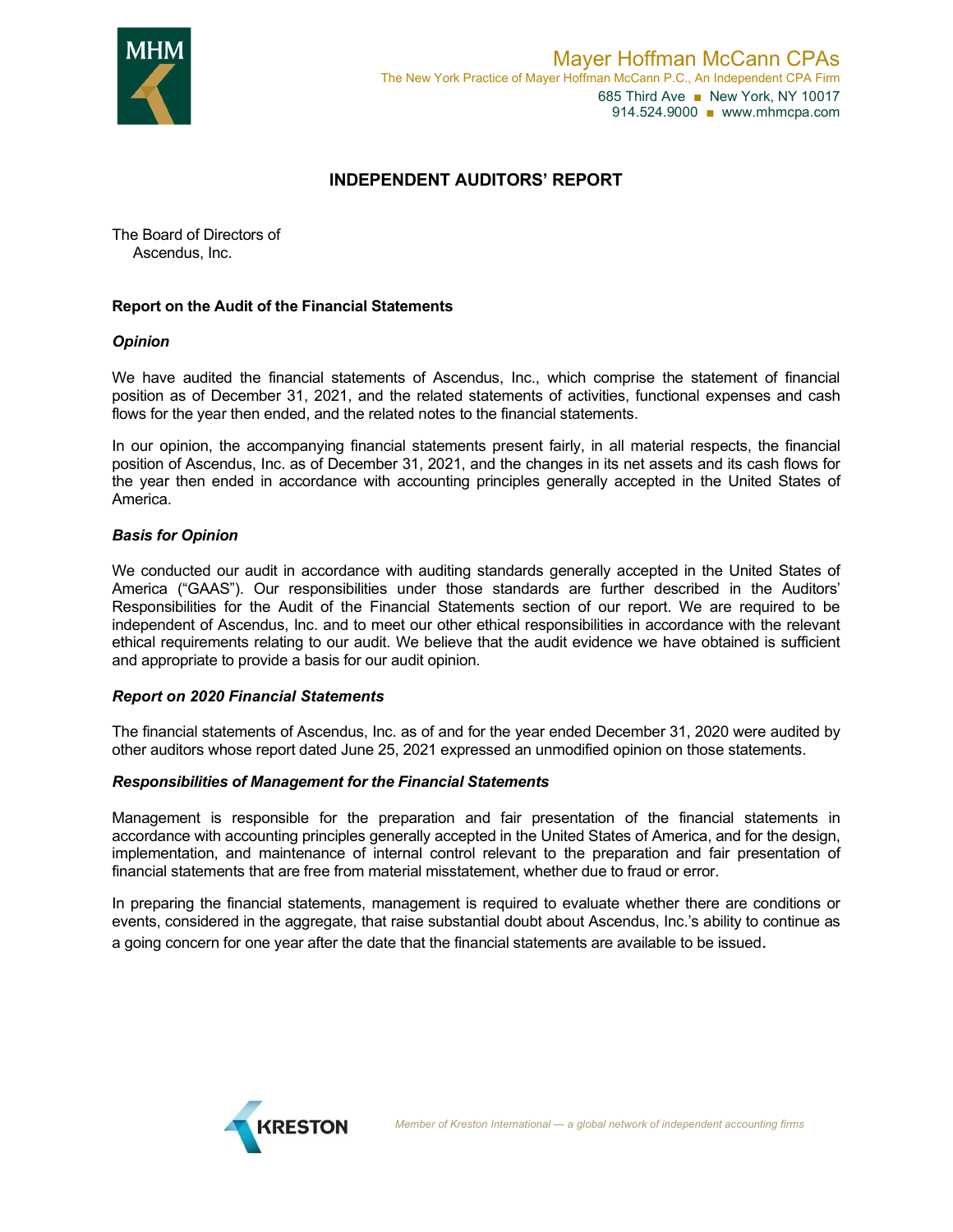### Auditors' Responsibilities for the Audit of the Financial Statements

Our objectives are to obtain reasonable assurance about whether the financial statements as a whole are free from material misstatement, whether due to fraud or error, and to issue an auditors' report that includes our opinion. Reasonable assurance is a high level of assurance but is not absolute assurance and therefore is not a guarantee that an audit conducted in accordance with GAAS will always detect a material misstatement when it exists. The risk of not detecting a material misstatement resulting from fraud is higher than for one resulting from error, as fraud may involve collusion, forgery, intentional omissions, misrepresentations, or the override of internal control. Misstatements are considered material if there is a substantial likelihood, that individually or in the aggregate, they would influence the judgment made by a reasonable user based on the financial statements.

In performing an audit in accordance with GAAS, we:

- Exercise professional judgment and maintain professional skepticism throughout the audit.
- Identify and assess the risks of material misstatement of the financial statements, whether due to fraud or error, and design and perform audit procedures responsive to those risks. Such procedures include examining, on a test basis, evidence regarding the amounts and disclosures in the financial statements.
- Obtain an understanding of internal control relevant to the audit in order to design audit procedures that are appropriate in the circumstances, but not for the purpose of expressing an opinion on the effectiveness of Ascendus' internal control. Accordingly, no such opinion is expressed.
- Evaluate the appropriateness of accounting policies used and the reasonableness of significant accounting estimates made by management, as well as evaluate the overall presentation of the financial statements.
- Conclude whether, in our judgment, there are conditions or events, considered in the aggregate, that raise substantial doubt about Ascendus, Inc.'s ability to continue as a going concern for a reasonable period of time.

We are required to communicate with those charged with governance regarding, among other matters, the planned scope and timing of the audit, significant audit findings, and certain internal control related matters that we identified during the audit.

Mayer Hoffman McCann CPAs

New York, NY May 26, 2022

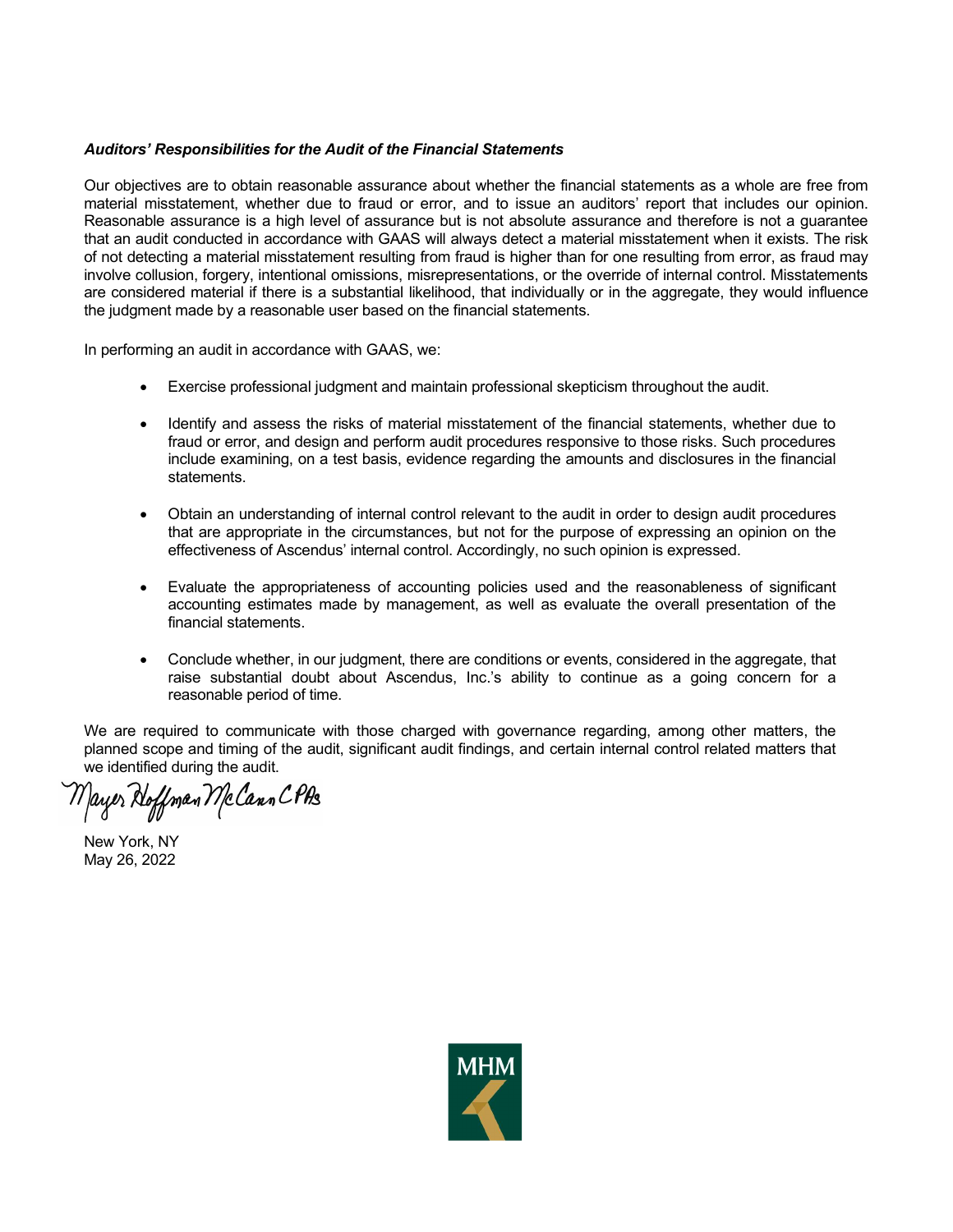## **ASCENDUS, INC. STATEMENTS OF FINANCIAL POSITION AS OF DECEMBER 31, 2021 AND 2020**

| <b>ASSETS</b>                                         | 2021             | 2020             |
|-------------------------------------------------------|------------------|------------------|
| Cash and cash equivalents (Notes 2C and 10A)          | \$<br>20,758,617 | \$<br>12,616,875 |
| Restricted cash for loan funds (Notes 2C and 2D)      | 3,541,068        | 2,625,860        |
| Contributions and grants receivable (Note 2E)         | 1,465,758        | 1,118,870        |
| Interest on loans receivable (Note 2F)                | 141,272          | 172,472          |
| Loans receivable, net (Notes 2F, 2G and 4)            | 19,468,232       | 16,061,879       |
| Prepaid expenses and other assets                     | 175,700          | 185,489          |
| Property and equipment, net (Notes 2H and 5)          | 227,165          | 205,883          |
| <b>TOTAL ASSETS</b>                                   | \$<br>45,777,812 | \$<br>32,987,328 |
| <b>LIABILITIES</b>                                    |                  |                  |
| Accounts payable and accrued expenses                 | \$<br>932,472    | \$<br>785,222    |
| <b>Other liabilities</b>                              | 220,798          | 64,736           |
| Deferred revenue (Note 2E)                            | 2,026,607        | 1,011,015        |
| Loan payable (Note 7)                                 |                  | 827,552          |
| Deferred rent (Note 8A)                               | 58,025           | 84,212           |
| Notes and recoverable grants payable (Notes 6 and 8C) | 22,629,237       | 19,886,143       |
| Subordinated debt (Note 6)                            | 3,500,000        | 1,500,000        |
| <b>TOTAL LIABILITIES</b>                              | 29,367,139       | 24,158,880       |
| <b>COMMITMENTS AND CONTINGENCIES (Note 8)</b>         |                  |                  |
| <b>NET ASSETS (Note 2B)</b>                           |                  |                  |
| Without donor restrictions                            | 12,583,231       | 5,336,749        |
| With donor restrictions (Note 9)                      | 3,827,442        | 3,491,699        |
| <b>TOTAL NET ASSETS</b>                               | 16,410,673       | 8,828,448        |
| <b>TOTAL LIABILITIES AND NET ASSETS</b>               | \$<br>45,777,812 | \$<br>32,987,328 |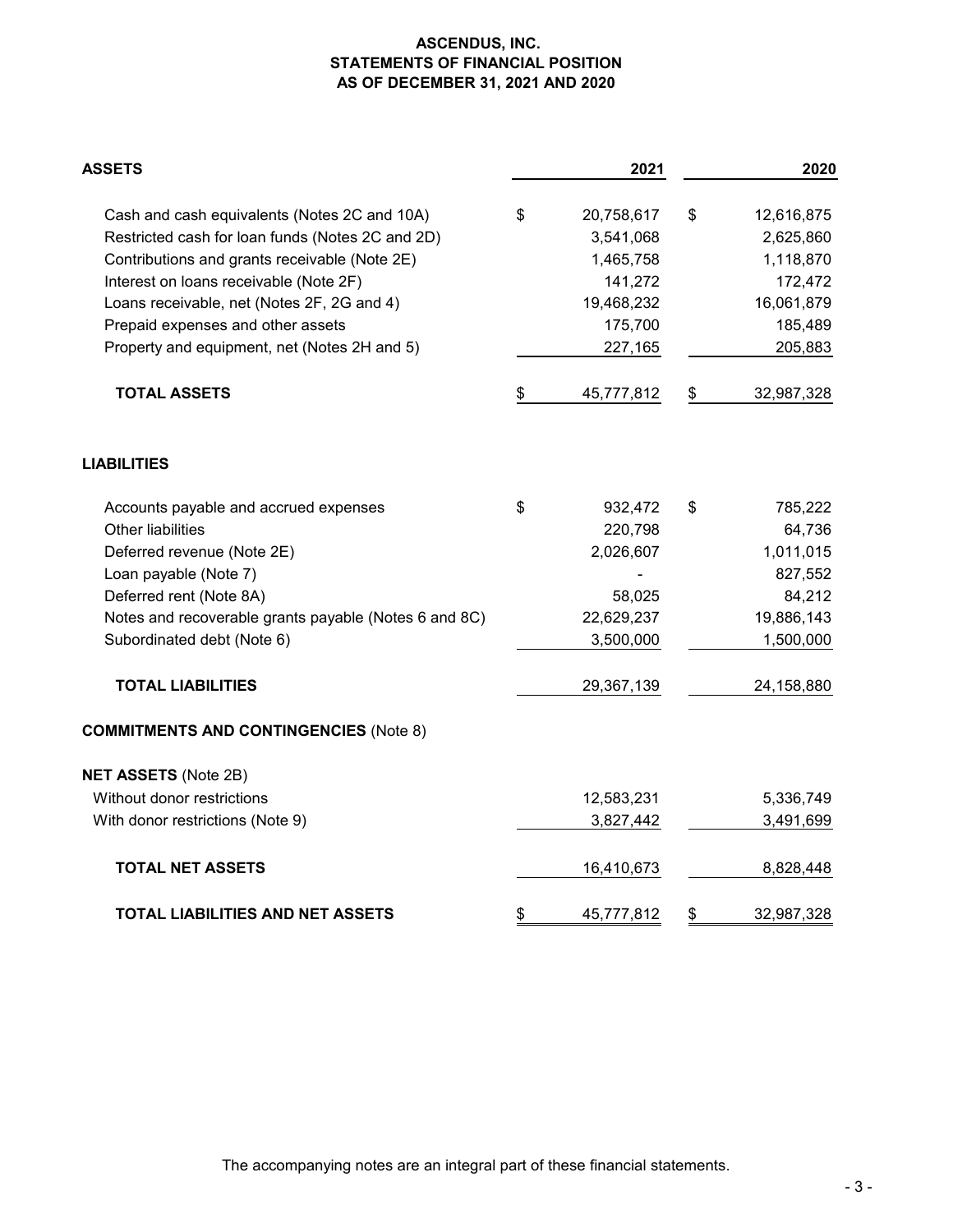#### **ASCENDUS, INC. STATEMENTS OF ACTIVITIES FOR THE YEARS ENDED DECEMBER 31, 2021 AND 2020**

|                                                       | Year Ended December 31, 2021 |                      |    |                     |    |            | Year Ended December 31, 2020 |                      |    |                          |    |            |
|-------------------------------------------------------|------------------------------|----------------------|----|---------------------|----|------------|------------------------------|----------------------|----|--------------------------|----|------------|
|                                                       |                              | <b>Without Donor</b> |    | <b>With Donor</b>   |    |            |                              | <b>Without Donor</b> |    | <b>With Donor</b>        |    |            |
|                                                       |                              | <b>Restrictions</b>  |    | <b>Restrictions</b> |    | Total      |                              | <b>Restrictions</b>  |    | Restrictions             |    | Total      |
| <b>CONTRIBUTIONS AND REVENUE:</b>                     |                              |                      |    |                     |    |            |                              |                      |    |                          |    |            |
| <b>Contributions:</b>                                 |                              |                      |    |                     |    |            |                              |                      |    |                          |    |            |
| Contributions (Notes 2E and 10B)                      | \$                           | 3,791,286            | \$ | 4,242,725           | \$ | 8,034,011  | \$                           | 2,659,224            | \$ | 6,269,167                | \$ | 8,928,391  |
| In-kind contributions (Note 2I)                       |                              | 78,933               |    |                     |    | 78,933     |                              | 299,445              |    |                          |    | 299,445    |
| Special events revenue (Note 2K)                      |                              |                      |    |                     |    |            |                              | 80,064               |    |                          |    | 80,064     |
| <b>Total Contributions</b>                            |                              | 3,870,219            |    | 4,242,725           |    | 8,112,944  |                              | 3,038,733            |    | 6,269,167                |    | 9,307,900  |
| Revenue:                                              |                              |                      |    |                     |    |            |                              |                      |    |                          |    |            |
| Interest on loans (Note 2F)                           |                              | 1,131,896            |    |                     |    | 1,131,896  |                              | 1,637,851            |    |                          |    | 1,637,851  |
| Program fees (Notes 2L, 4 and 10B)                    |                              | 4,845,200            |    |                     |    | 4,845,200  |                              | 1,014,949            |    |                          |    | 1,014,949  |
| Interest income                                       |                              | 8,607                |    |                     |    | 8,607      |                              | 16,091               |    |                          |    | 16,091     |
| Paycheck Protection Program loan forgiveness (Note 7) |                              | 827,552              |    |                     |    | 827,552    |                              |                      |    |                          |    |            |
| Other revenue (Note 2F)                               |                              | 568,971              |    |                     |    | 568,971    |                              | 704,739              |    |                          |    | 704,739    |
| <b>Total Revenue</b>                                  |                              | 7,382,226            |    |                     |    | 7,382,226  |                              | 3,373,630            |    |                          |    | 3,373,630  |
| Net assets released from restrictions (Note 9)        |                              | 3,906,982            |    | (3,906,982)         |    |            |                              | 3,465,559            |    | (3,465,559)              |    |            |
| TOTAL CONTRIBUTIONS AND REVENUE                       |                              | 15,159,427           |    | 335,743             |    | 15,495,170 |                              | 9,877,922            |    | 2,803,608                |    | 12,681,530 |
| <b>EXPENSES:</b>                                      |                              |                      |    |                     |    |            |                              |                      |    |                          |    |            |
| Program services:                                     |                              |                      |    |                     |    |            |                              |                      |    |                          |    |            |
| Lending/education services                            |                              | 6,096,042            |    |                     |    | 6,096,042  |                              | 7,382,993            |    |                          |    | 7,382,993  |
| Community advantage                                   |                              | 380,513              |    |                     |    | 380,513    |                              | 528,571              |    |                          |    | 528,571    |
| Total program services                                |                              | 6,476,555            |    | $\blacksquare$      |    | 6,476,555  |                              | 7,911,564            |    | $\blacksquare$           |    | 7,911,564  |
| Supporting services:                                  |                              |                      |    |                     |    |            |                              |                      |    |                          |    |            |
| Management and general                                |                              | 513,547              |    |                     |    | 513,547    |                              | 841,821              |    |                          |    | 841,821    |
| Fundraising                                           |                              | 922,843              |    |                     |    | 922,843    |                              | 717,240              |    |                          |    | 717,240    |
| Total supporting services                             |                              | 1,436,390            |    | $\blacksquare$      |    | 1,436,390  |                              | 1,559,061            |    | $\overline{\phantom{a}}$ |    | 1,559,061  |
| <b>TOTAL EXPENSES</b>                                 |                              | 7,912,945            |    |                     |    | 7,912,945  |                              | 9,470,625            |    |                          |    | 9,470,625  |
| <b>CHANGE IN NET ASSETS</b>                           |                              | 7,246,482            |    | 335,743             |    | 7,582,225  |                              | 407,297              |    | 2,803,608                |    | 3,210,905  |
| Net assets - beginning of year                        |                              | 5,336,749            |    | 3,491,699           |    | 8,828,448  |                              | 4,929,452            |    | 688,091                  |    | 5,617,543  |
| NET ASSETS - END OF YEAR                              | \$                           | 12,583,231           |    | 3,827,442           | S  | 16,410,673 | \$                           | 5,336,749            | S  | 3,491,699                | \$ | 8,828,448  |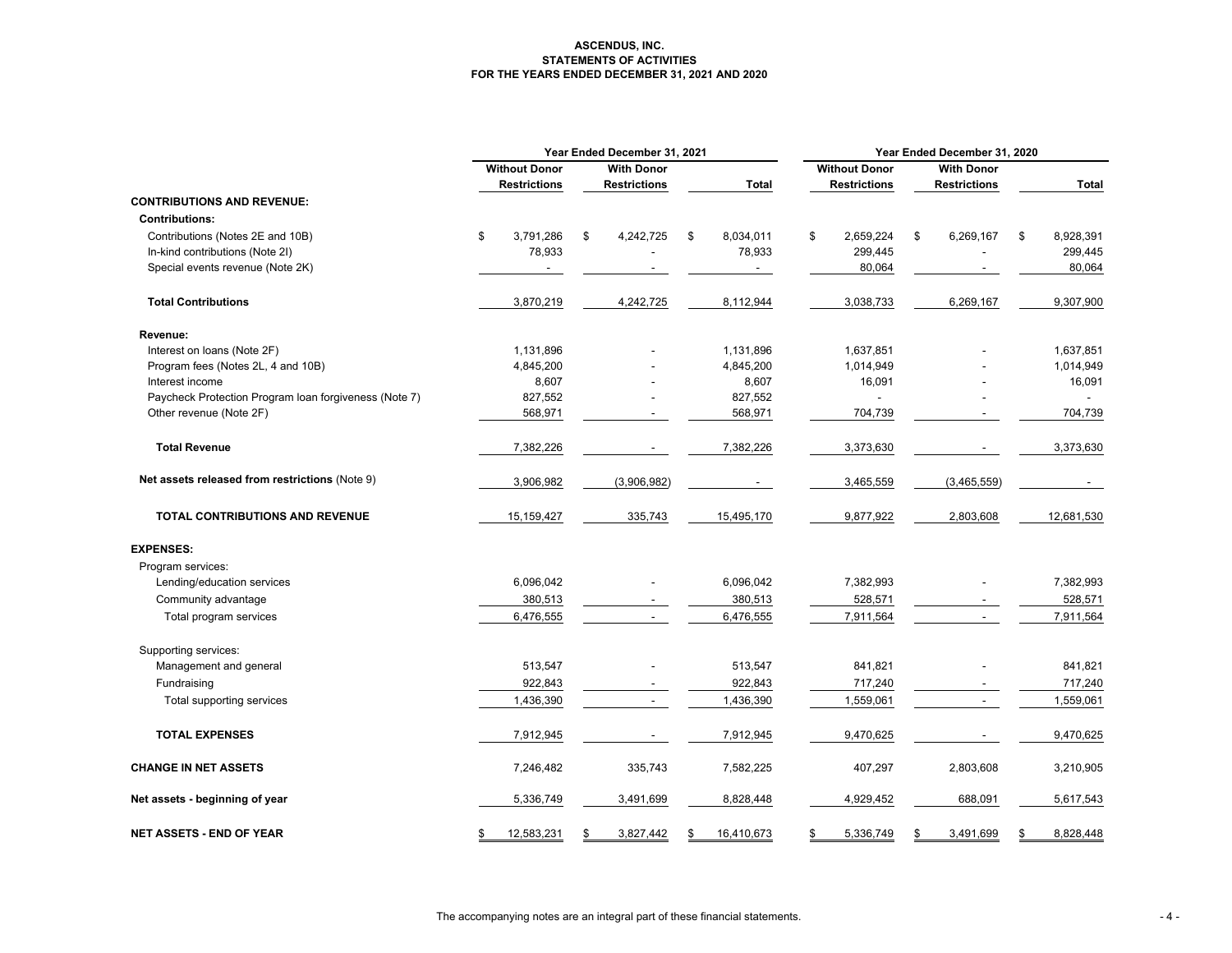#### **ASCENDUS, INC. STATEMENT OF FUNCTIONAL EXPENSES FOR THE YEAR ENDED DECEMBER 31, 2021 (With Comparative Totals for 2020)**

|                                        | Year Ended December 31, 2021        |  |                         |  |                            |  |                                  |  |                            |       |                               |  |                          |               |
|----------------------------------------|-------------------------------------|--|-------------------------|--|----------------------------|--|----------------------------------|--|----------------------------|-------|-------------------------------|--|--------------------------|---------------|
|                                        |                                     |  | <b>Program Services</b> |  |                            |  |                                  |  | <b>Supporting Services</b> |       |                               |  |                          |               |
|                                        | Lending/                            |  |                         |  | Total                      |  |                                  |  |                            | Total |                               |  |                          |               |
|                                        | <b>Education</b><br><b>Services</b> |  | Community<br>Advantage  |  | Program<br><b>Services</b> |  | <b>Management</b><br>and General |  | <b>Fundraising</b>         |       | Supporting<br><b>Services</b> |  | Total<br>2021            | Total<br>2020 |
| Personnel costs (Note 11)              | 3.646.851                           |  | 247.724                 |  | 3.894.575                  |  | 411.432                          |  | 647.657                    |       | \$1.059.089                   |  | 1.953.664                | \$4.287.510   |
| Professional fees (Note 2I)            | 542,952                             |  | 52,413                  |  | 595,365                    |  | 42,214                           |  | 180,891                    |       | 223,105                       |  | 818,470                  | 1,257,659     |
| Office and occupancy (Note 8A)         | 305.445                             |  | 20.748                  |  | 326.193                    |  | 34,460                           |  | 54.245                     |       | 88,705                        |  | 414.898                  | 453,833       |
| Travel and conference                  | 8,871                               |  | 603                     |  | 9,474                      |  | 1,001                            |  | 1,575                      |       | 2,576                         |  | 12,050                   | 24,530        |
| Interest and fees (Note 6)             | 588.320                             |  | 37.784                  |  | 626.104                    |  |                                  |  |                            |       |                               |  | 626.104                  | 707,186       |
| Depreciation and amortization (Note 5) | 119,754                             |  | 8,135                   |  | 127,889                    |  | 13,510                           |  | 21,268                     |       | 34,778                        |  | 162,667                  | 164,750       |
| Loan loss provision (Notes 2F and 4)   |                                     |  |                         |  |                            |  |                                  |  |                            |       |                               |  | $\overline{\phantom{a}}$ | 2,185,788     |
| Other expenses                         | 883,849                             |  | 13,106                  |  | 896,955                    |  | 10,930                           |  | 17,207                     |       | 28,137                        |  | 925,092                  | 389,369       |
| <b>TOTAL EXPENSES</b>                  | 6,096,042                           |  | 380,513                 |  | 6.476.555                  |  | 513,547                          |  | 922,843                    |       | \$1,436,390                   |  | 7.912.945                | \$9.470.625   |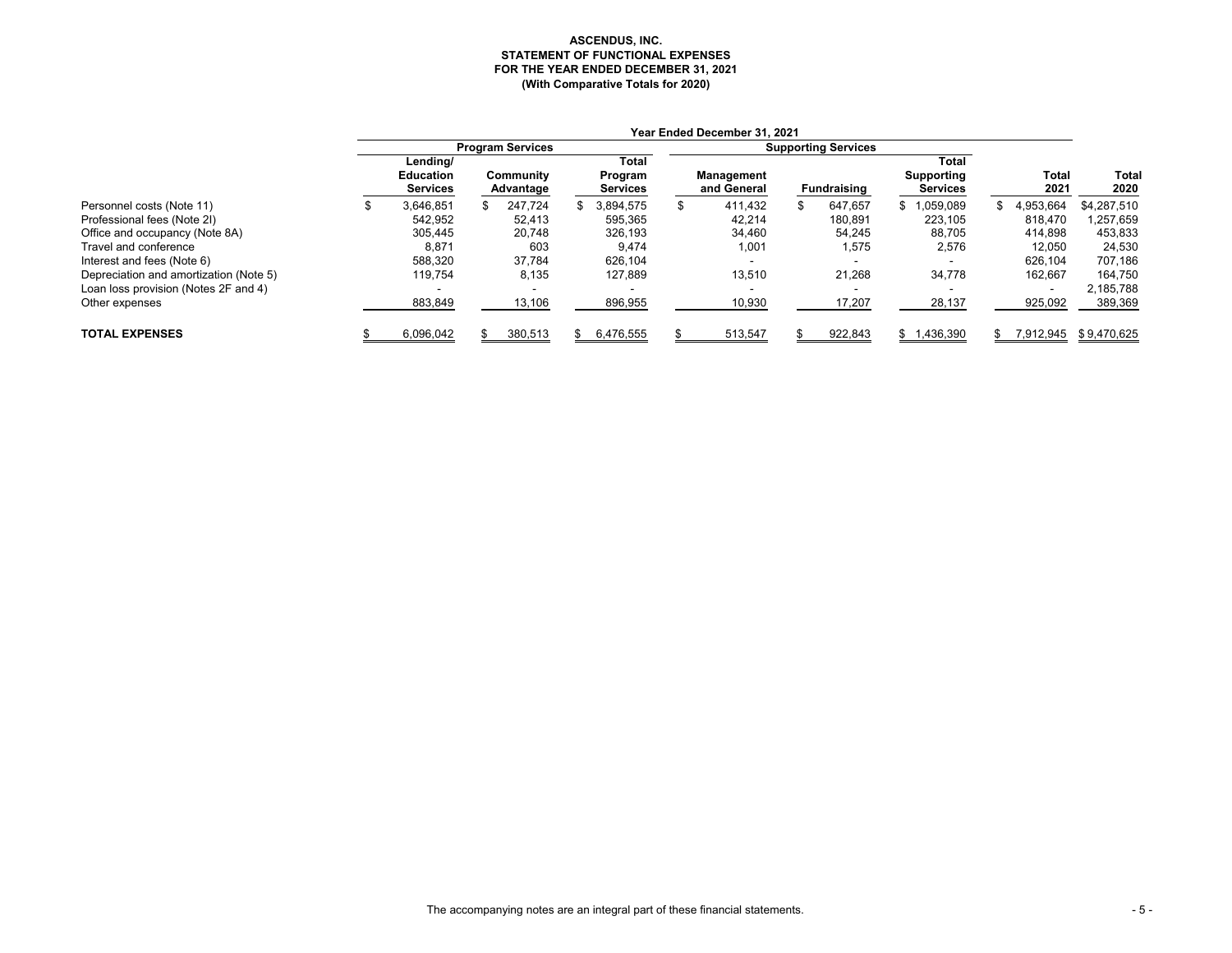#### **ASCENDUS, INC. STATEMENT OF FUNCTIONAL EXPENSES FOR THE YEAR ENDED DECEMBER 31, 2020**

|                                        |                                     |                         |                            | Year Ended December 31, 2020 |                            |                               |    |               |
|----------------------------------------|-------------------------------------|-------------------------|----------------------------|------------------------------|----------------------------|-------------------------------|----|---------------|
|                                        |                                     | <b>Program Services</b> |                            |                              | <b>Supporting Services</b> |                               |    |               |
|                                        | Lending/                            |                         | Total                      |                              |                            | Total                         |    |               |
|                                        | <b>Education</b><br><b>Services</b> | Community<br>Advantage  | Program<br><b>Services</b> | Management<br>and General    | <b>Fundraising</b>         | Supporting<br><b>Services</b> |    | Total<br>2020 |
| Personnel costs (Note 11)              | 3.182.402                           | \$<br>204.852           | 3.387.254                  | 341.853                      | 558.403                    | 900.256                       |    | 4.287.510     |
| Professional fees (Note 2I)            | 690.405                             | 99,050                  | 789,455                    | 396,081                      | 72,123                     | 468,204                       |    | 1,257,659     |
| Office and occupancy (Note 8A)         | 336.857                             | 21.684                  | 358,541                    | 36,185                       | 59.107                     | 95,292                        |    | 453.833       |
| Travel and conference                  | 18.207                              | 1.172                   | 19,379                     | 1,956                        | 3,195                      | 5,151                         |    | 24,530        |
| Interest and fees (Note 6)             | 633.056                             | 74,130                  | 707.186                    |                              | $\overline{\phantom{0}}$   |                               |    | 707.186       |
| Depreciation and amortization (Note 5) | 122.286                             | 7.872                   | 130.158                    | 13.135                       | 21.457                     | 34,592                        |    | 164,750       |
| Loan loss provision (Notes 2F and 4)   | 2.090.608                           | 95.180                  | 2.185.788                  |                              |                            |                               |    | 2,185,788     |
| Other expenses                         | 309,172                             | 24,631                  | 333,803                    | 52,611                       | 2,955                      | 55,566                        |    | 389,369       |
| <b>TOTAL EXPENSES</b>                  | 7,382,993                           | 528,571                 | \$<br>7,911,564            | 841,821                      | 717,240                    | \$1.559.061                   | Ж. | 9,470,625     |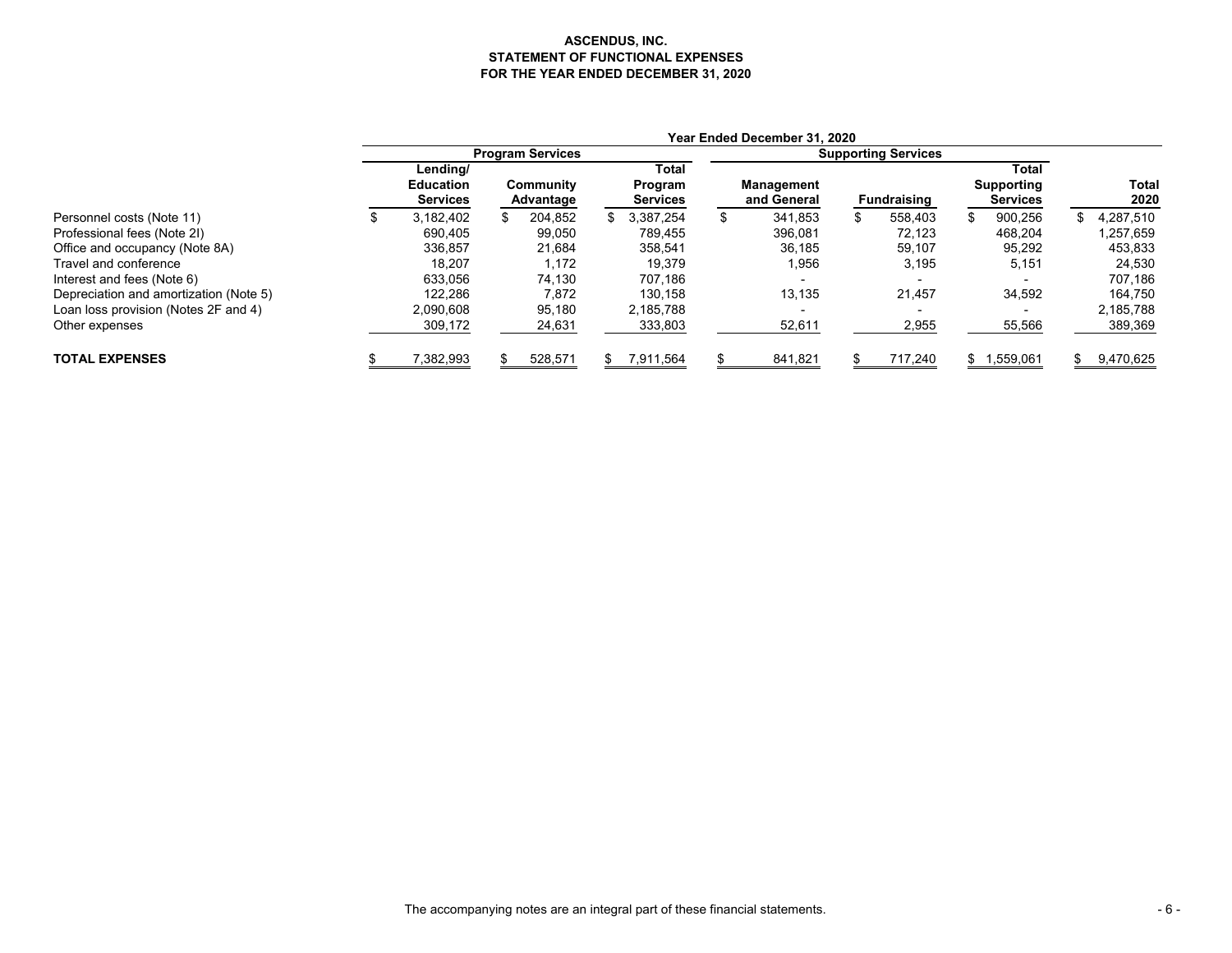#### **ASCENDUS, INC. STATEMENTS OF CASH FLOWS FOR THE YEARS ENDED DECEMBER 31, 2021 AND 2020**

| <b>CASH FLOWS FROM OPERATING ACTIVITIES:</b>                                    |           | 2021           | 2020             |
|---------------------------------------------------------------------------------|-----------|----------------|------------------|
| Change in net assets                                                            | \$        | 7,582,225      | \$<br>3,210,905  |
| Adjustments to reconcile change in net assets to                                |           |                |                  |
| net cash provided by operating activities:                                      |           |                |                  |
| (Recovery) provision for loan losses                                            |           | (236, 406)     | 2,185,788        |
| Depreciation and amortization                                                   |           | 162,667        | 164,750          |
| Gain from sale of participation loans                                           |           | (22, 885)      | (140, 314)       |
| Forgiveness of Paycheck Protection Program Ioan                                 |           | (827, 552)     |                  |
| Subtotal                                                                        |           | 6,658,049      | 5,421,129        |
| Changes in assets and liabilities:                                              |           |                |                  |
| Contributions and grants receivable                                             |           | (346, 888)     | 329,490          |
| Interest on loans receivable                                                    |           | 31,200         | 266,843          |
| Prepaid expenses and other assets                                               |           | 9,789          | 28,134           |
| Accounts payable and accrued expenses                                           |           | 147,250        | 210,451          |
| <b>Other liabilities</b>                                                        |           | 156,062        | 9,540            |
| Deferred revenue and rent                                                       |           | 989,405        | 986,166          |
| <b>Net Cash Provided by Operating Activities</b>                                |           | 7,644,867      | 7,251,753        |
| <b>CASH FLOWS FROM INVESTING ACTIVITIES:</b>                                    |           |                |                  |
| Disbursements under loan programs                                               |           | (41, 338, 338) | (14, 591, 275)   |
| Collections under loan program                                                  |           | 23,267,205     | 8,857,980        |
| Proceeds from loan participations                                               |           | 14,924,071     | 5,395,311        |
| Purchases of property and equipment                                             |           | (183, 950)     | (154, 300)       |
| Net Cash Used in Investing Activities                                           |           | (3,331,012)    | (492, 284)       |
| <b>CASH FLOWS FROM FINANCING ACTIVITIES:</b>                                    |           |                |                  |
| Proceeds from notes payable and subordinated debt                               |           | 32,297,500     | 8,050,000        |
| Repayments of notes payable                                                     |           | (27, 554, 405) | (2,948,532)      |
| Proceeds from loan payable                                                      |           |                | 827,552          |
| <b>Net Cash Provided by Financing Activities</b>                                |           | 4,743,095      | 5,929,020        |
| NET INCREASE IN CASH AND RESTRICTED CASH                                        |           | 9,056,950      | 12,688,489       |
| Cash and restricted cash - beginning of year                                    |           | 15,242,735     | 2,554,246        |
| <b>CASH AND RESTRICTED CASH - END OF YEAR</b>                                   | \$        | 24,299,685     | \$<br>15,242,735 |
| <b>Supplementary Disclosure of Cash Flow Information:</b>                       |           |                |                  |
| Noncash Financing Activities<br>Forgiveness of Paycheck Protection Program loan | <u>\$</u> | 827,552        | \$               |
| Cash paid during the year for interest                                          | \$        | 442,515        | \$<br>529,935    |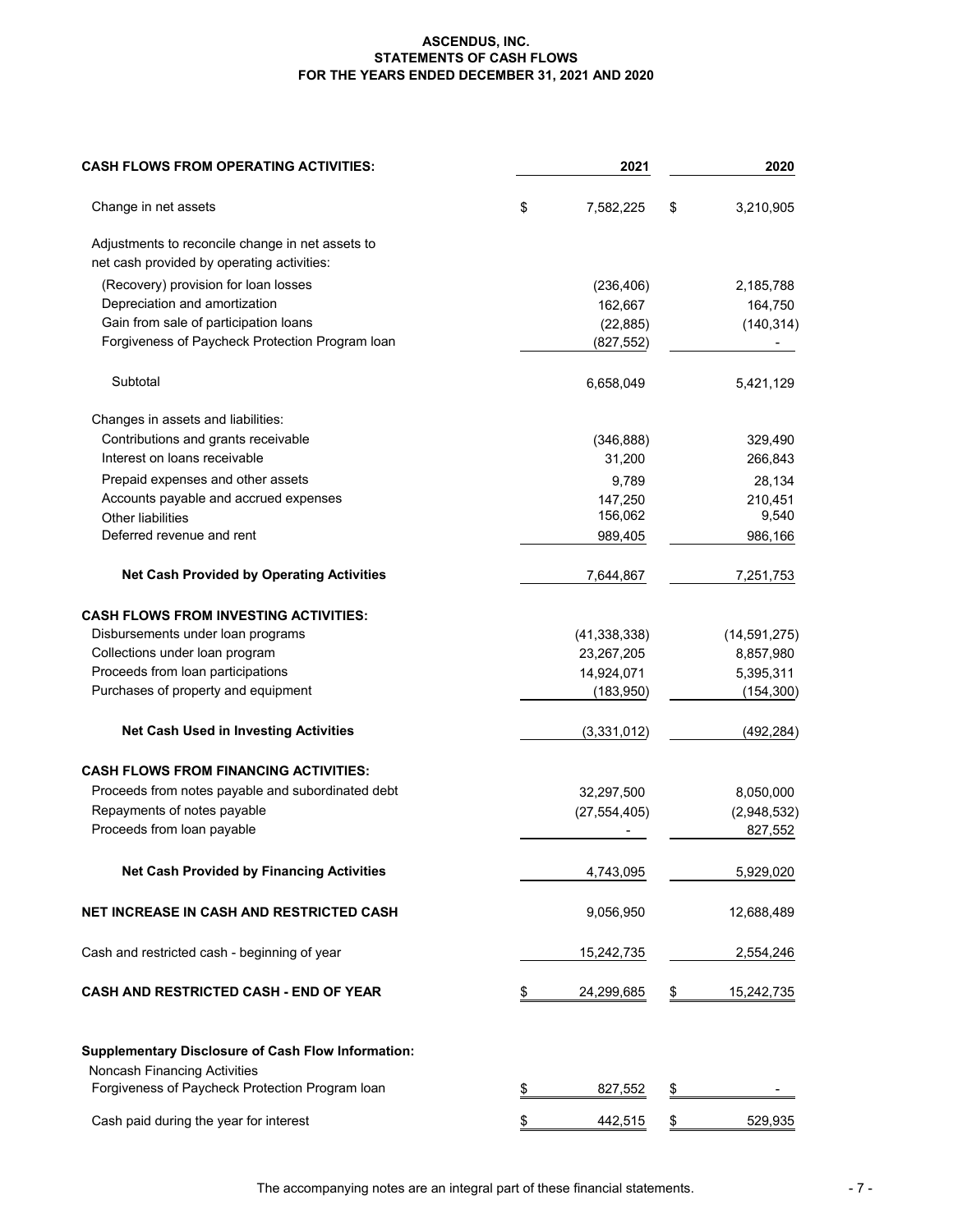#### NOTE 1 – ORGANIZATION AND NATURE OF ACTIVITIES

Ascendus, Inc. ("Ascendus") empowers low-to-moderate-income ("LMI") business owners with access to capital and financial education. With economic opportunity, these entrepreneurs, often individuals of color and women, can build assets, better provide for their families, create employment opportunities for their neighbors, and strengthen their communities.

Since its incorporation on January 30, 1996, Ascendus has served over 24,200 small business owners by providing affordable loans totaling \$243 million. Ascendus has offices in New York, Florida and Massachusetts but lends across forty-nine states. Ascendus sells participations in its loan portfolio to a few institutions. The purpose of these sales is to manage credit concentration of the portfolio and to raise additional capital for growth. At times, loans are sold at a premium over face value and Ascendus retains the servicing of these loans, for which it charges a monthly fee.

Ascendus is a Community Development Financial Institution ("CDFI"), certified by the U.S. Department of the Treasury. Ascendus has also been approved by the U.S. Small Business Administration ("SBA") to serve as an SBA Microlender and SBA Community Advantage lender across fourteen (14) states along the East coast.

#### NOTE 2 – SUMMARY OF SIGNIFICANT ACCOUNTING POLICIES

- A. Ascendus' financial statements have been prepared on the accrual basis of accounting using accounting principles generally accepted in the United States of America ("U.S. GAAP").
- B. Ascendus reports grants, gifts of cash and other assets as contributions with donor restrictions if they are received with donor stipulations that limit the use of the donated assets. When a donor restriction expires, that is, when a stipulated time restriction ends or purpose restriction is accomplished, net assets with donor restrictions are reclassified to net assets without donor restrictions and reported in the statements of activities as net assets released from restrictions. Net assets without donor restrictions represent net assets not subject to donor-imposed restrictions.
- C. Cash and cash equivalents consist of highly liquid debt instruments purchased with original maturities of three months or less when acquired. Cash and cash equivalents include \$5.4 million of recoverable grants as of December 31, 2021. The following table provides a reconciliation of cash and restricted cash reported within the statements of financial position that sum to the total of the same such amounts shown in the statements of cash flows as of December 31:

|                                                             | 2021                    | 2020                    |
|-------------------------------------------------------------|-------------------------|-------------------------|
| Cash and cash equivalents<br>Cash restricted for loan funds | 20,758,617<br>3.541.068 | 12,616,875<br>2,625,860 |
| Total                                                       | 24.299.685              | 15.242.735              |

D. Restricted cash consists of amounts for which the use has been restricted by lenders for specific loan programs.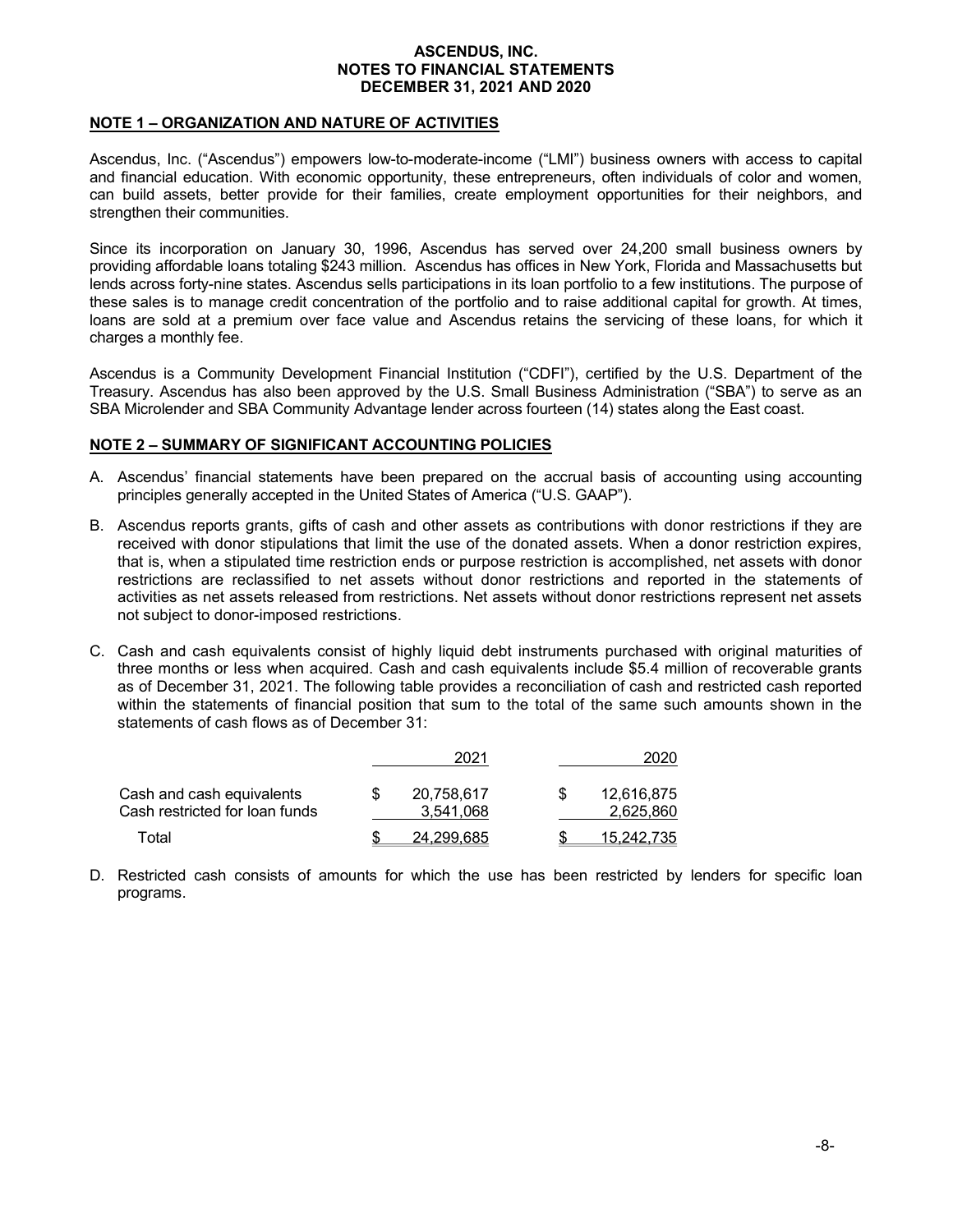#### NOTE 2 – SUMMARY OF SIGNIFICANT ACCOUNTING POLICIES (Continued)

E. Contributions and grants receivable are recorded as revenue when the unconditional promise is made and are considered implicitly time restricted. Management evaluates the need for an allowance for doubtful accounts applicable to its contributions and grants receivable based on various factors, including an assessment of the credit worthiness of its donors, aging of the amount due and historical experience. As of December 31, 2021 and 2020, management determined that an allowance for doubtful accounts was not necessary for contributions and grants receivable. Contributions and grants receivable due in more than one year are recorded at the present value of their estimated future cash flows, determined using risk-adjusted interest rates applicable to the years in which the promises are made. As of December 31, 2021 and 2020, \$100,000 and \$275,000 of contributions and grants receivable are due in more than one year, respectively.

Conditional contributions and grants are nonexchange transactions and accounted for under Financial Accounting Standards Board ("FASB") Accounting Standards Update ("ASU") 2018-08, Clarifying the Scope and Accounting Guidance for Contributions Received and Contributions Made (Topic 958). Conditional contributions and grants are recognized as revenue when barriers within the contract are overcome, and there is no right of return. As of December 31, 2021 and 2020, Ascendus was awarded conditional grants and contracts from government agencies in the aggregate amount of \$1,019,487 and \$0, respectively, that have not been recorded in the accompanying financial statements, as they have not been earned. As of December 31, 2021 and 2020, Ascendus received conditional grants and contracts from government agencies and foundations in the aggregate amounts of \$2,026,607 and \$1,011,015, respectively, that are recorded as deferred revenue in the accompanying financial statements, as they will be recognized when contract barriers are overcome. Such barriers include expending these funds in accordance with their agreements. If such services are not provided, the funding entities are not obligated to expend the funds allotted under the grants and contracts and Ascendus may be required to return the funds already remitted.

F. Management considers a loan to be impaired when it is probable that Ascendus will be unable to collect all amounts due according to the contractual terms of the loan agreement. Management evaluates loans for impairment based on delinquency information, and an assessment of the borrower's financial condition. Impaired loans are written off when payments are past due 120 days or in some cases earlier.

The allowance for loan losses reflects loan impairment, is calculated using impairment rates approved by the Board of Directors and is calculated based on the aging of impaired loans and historical write-off trends.

At December 31, 2021 and 2020, Ascendus' loan loss reserve includes approximately \$284,000 and \$313,000, respectively, for the SBA 7(a) Community Advantage ("SBA CA") Program. Ascendus is in compliance with the loan loss reserve requirements for the SBA CA Program.

Interest income on loans is recognized based on the principal amount outstanding and the related rate of interest. The accrual of interest on loans is calculated using the same impairment classifications used for allowance for loan losses.

Under certain circumstances, Ascendus will provide borrowers relief through loan restructuring. A restructuring of debt constitutes a troubled debt restructuring ("TDR") if Ascendus, for economic or legal reasons related to the borrower's financial difficulties, grants a concession to the borrower that it would not otherwise consider. TDR concessions can include reduction of interest rates, extension of maturity dates, forgiveness of principal and/or interest due, or acceptance of other assets in full or partial satisfaction of the debt. Ascendus considers all aspects of the restructuring to determine whether it has granted a concession to the borrower. An insignificant delay in payment resulting from a restructuring is not deemed to be a concession and would not be considered to be a TDR.

Ascendus has concluded that the impairment impact of TDR on its loan portfolio (generally lower balance loans having original maturities of 60 months or less) is insignificant to the financial statements. As such, these impairments are individually tracked in the loan portfolio and are adequately included in the loss allowance provided for the loan portfolio.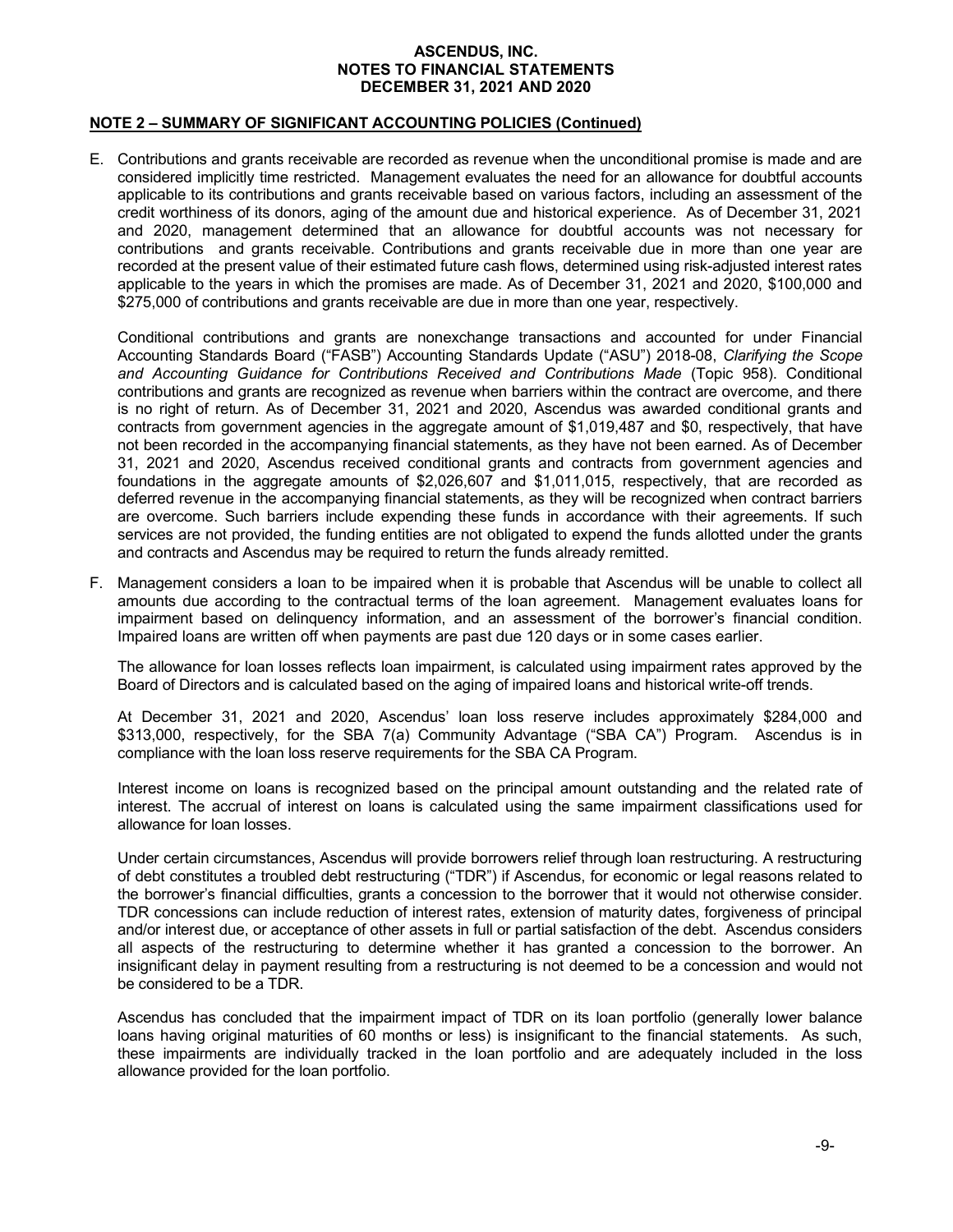#### NOTE 2 – SUMMARY OF SIGNIFICANT ACCOUNTING POLICIES (Continued)

In March 2020, the World Health Organization declared the outbreak of a novel coronavirus ("COVID-19") as a pandemic. In the United States, the public health response involved partial or full shutdown of non-essential services. Unlike a TDR, which is based on borrower specific challenges, the pandemic was a systemic one and in light of the shutdown, Ascendus offered its clients complete loan repayment deferment for up to six months during 2020. In addition, the SBA made principal and interest payments on most of the SBA funded or guaranteed loans for six months.

Ascendus collected previously written off loan receivables of approximately \$330,000 and \$110,000 during 2021 and 2020, respectively, which are recognized as other revenue in the accompanying statements of activities. Ascendus' loan loss recovery amounted to \$236,406 for the year ended December 31, 2021 and is included as other revenue in the accompanying statements of activities.

- G. U.S. GAAP requires that when a not-for-profit organization receives or makes loans of cash that carry interest rates below the prevailing market rate, the imputed interest be recorded as contributions received or paid, respectively. Ascendus both receives and makes loans with stated rates of interest that vary from the prevailing market rates for commercial loans. However, Ascendus considers its market to be the CDFI industry as opposed to the financial institutions industry in general. Consequently, Ascendus believes there is no material difference between community development finance market rates and the stated rates of loans in their portfolios. Ascendus accounts for these loans at the stated rates.
- H. Property and equipment is stated at cost less accumulated depreciation and amortization. These amounts do not purport to represent replacement or realizable values. Ascendus capitalizes all property and equipment having a useful life of greater than one year and a cost of \$500 or more. Expenses for maintenance and repairs are charged to operations as incurred. When assets are retired or otherwise disposed of, the cost and related accumulated depreciation or amortization is removed from the accounts, with any net gain or loss reflected in the statement of activities for the period. Leasehold improvements are amortized over the lesser of their estimated useful lives or the term of the lease. Depreciation is computed using the straight-line method over the estimated useful lives of the assets. In addition to tangible assets, Ascendus also capitalizes the internal and external costs incurred to develop in-house computer software during the application development stage. This includes the cost to develop or obtain software that allows for access or conversion of old data by new systems. Capitalized software is amortized over its estimated useful life.
- I. Donated services are recognized in the financial statements if the services enhance or create nonfinancial assets or require specialized skills, are provided by individuals possessing those skills, and would typically need to be purchased, if not provided by donation. Ascendus received contributed legal services that are valued at the standard market rates that would have been incurred by Ascendus to obtain such services. Contributed services are reported as revenue and expense in the accompanying statements of activities because they meet the criteria for recognition. Ascendus received contributed services of approximately \$79,000 and \$299,000 during 2021 and 2020, respectively.
- J. The costs of providing Ascendus' program and supporting services have been summarized on a functional basis in the accompanying statements of activities and functional expenses. Accordingly, certain costs have been allocated on a reasonable and consistent basis between program and supporting services based on an analysis of estimated time and effort. The expenses that are allocated include salaries, payroll taxes and employee benefits, professional fees, occupancy, communications, insurance, supplies, equipment, and other miscellaneous office expenses. Other costs are directly applied based on their explicit nature, including interest expense, provision for loan losses, outreach and similar as direct programmatic costs, and professional fees for audit, accounting, and development as costs for supporting services.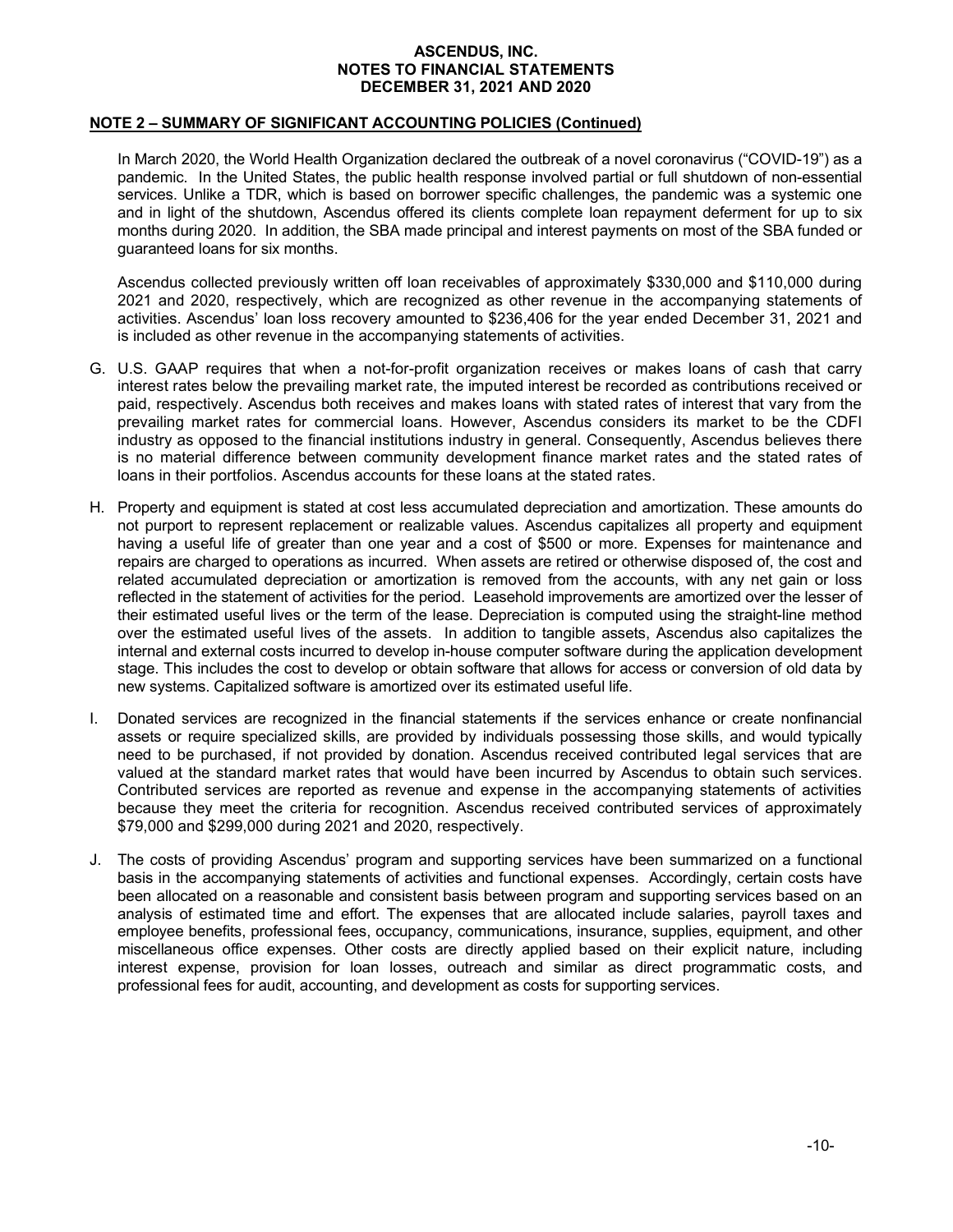#### NOTE 2 – SUMMARY OF SIGNIFICANT ACCOUNTING POLICIES (Continued)

- K. Ascendus conducts special events in which a portion of the gross proceeds paid by the participant represents payment for the direct cost of the benefits received by the participant at the event. All proceeds received are recorded as special event revenue in the accompanying statements of activities.
- L. Ascendus earns program fees from loan origination, servicing and closing services. Performance obligations and price are defined within the contracts and obligations are determined to have been met by Ascendus upon completion of contracted deliverables or alternatively, according to a service schedule stipulated in the contract. Fees are earned over time as Ascendus meets these performance obligations.
- M. The preparation of financial statements in conformity with U.S. GAAP requires management to make estimates and assumptions that affect the reported amounts of assets and liabilities and disclosures at the date of the financial statements and the reported amounts of revenues and expenses during the reporting period. Actual results could differ from those estimates.

## NOTE 3 – LIQUIDITY AND AVAILABILITY

Cash account balances, net of outstanding checks, for the operations and lending accounts are reviewed daily by accounting and finance staff, and weekly with management. On a weekly basis, management reviews its cash flow trends and forecasts upcoming cash needs in order to determine when and if Ascendus' lines of credit will be drawn or repaid, or if lending or vendor payments must be constricted.

As of December 31, 2021, Ascendus had working capital of approximately \$29.9 million, including \$6.2 million of undrawn revolvers, and a current ratio of 4.3x. At 2021 year end, cash and cash equivalents of approximately \$20.7 million represented 32 months' of cash on hand based on the 2022 budget, inclusive of operating expenses, lending and borrowing forecasts, but excluding depreciation and amortization, and provision expenses.

The following table shows the total financial assets held and the amounts of those financial assets that could readily be made available within one year of the statements of financial position date to meet general expenditures as of December 31:

|                                                                                                                   |     | 2021                        |     | 2020                     |
|-------------------------------------------------------------------------------------------------------------------|-----|-----------------------------|-----|--------------------------|
| Cash and cash equivalents                                                                                         | \$. | 20,758,617                  | \$. | 12,616,875               |
| Contributions and grants receivable                                                                               |     | 1,465,758                   |     | 1,118,870                |
| Interest on loans receivable                                                                                      |     | 141,272                     |     | 172,472                  |
| Loans receivable, net                                                                                             |     | 19,468,232                  |     | 16,061,879               |
| Total financial assets at year-end                                                                                |     | 41,833,879                  |     | 29,970,096               |
| Less: Contributions and grants receivable due in over one year<br>Less: Net loans receivable due in over one year |     | (100,000)<br>(12, 961, 263) |     | (275,000)<br>(9,207,750) |
| Total financial assets at year-end available for general<br>expenditures                                          | \$  | 28,772,616                  |     | 20,487,346               |

For purposes of analyzing resources available to meet general expenditures over a 12-month period, Ascendus considers all expenditures related to its ongoing activities of programs including lending activities, as well as the conduct of services undertaken to support those activities, to be general expenditures. Donor restricted funds for various programs are considered available for the general expenditures to conduct those programs.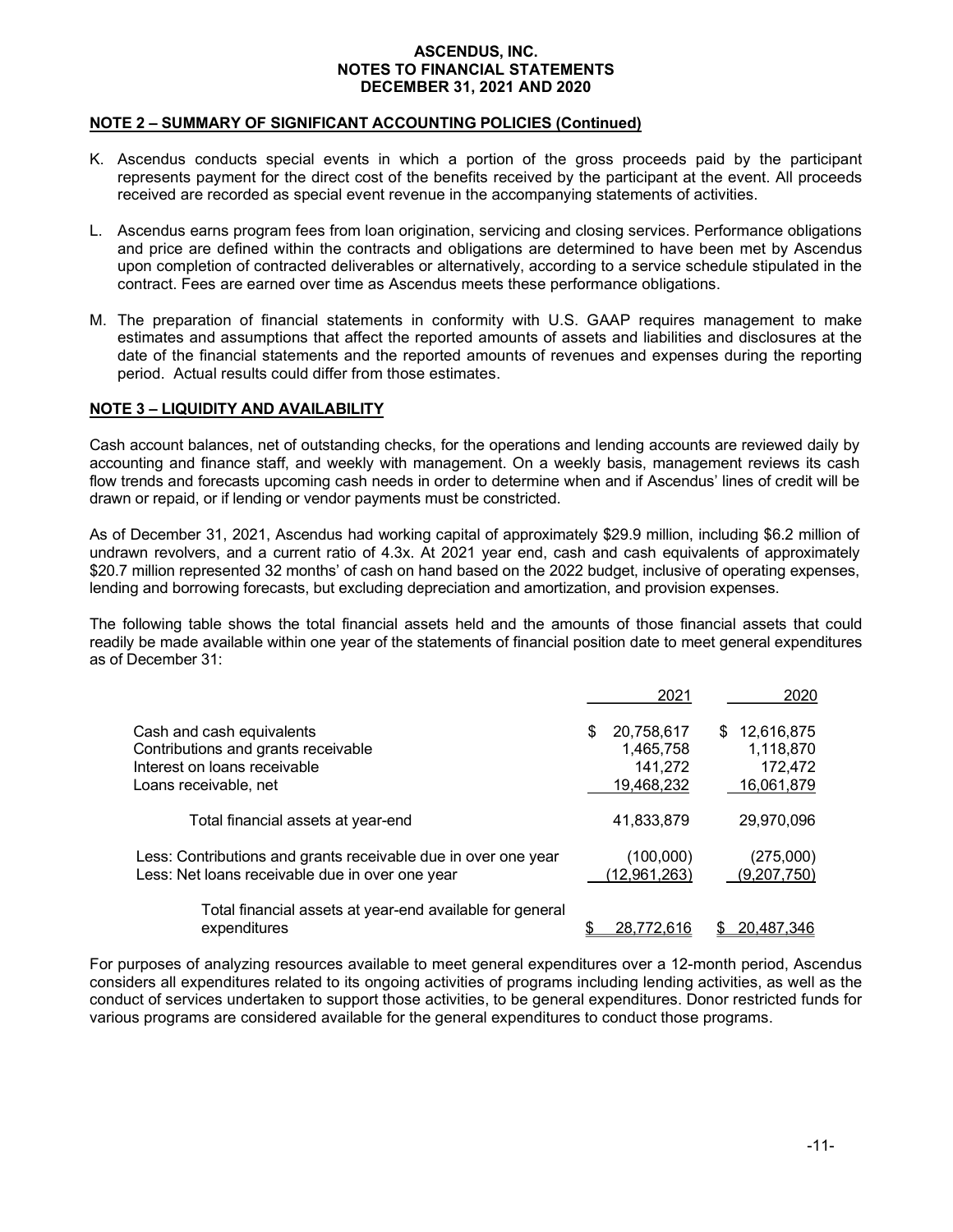#### NOTE 4 – LOANS RECEIVABLE, NET

Loans receivable consists of microloans (up to \$50,000), SBA Paycheck Protection Program ("PPP") loans and SBA CA loans (over \$50,000 to \$250,000).

On March 27, 2020, in response to COVID-19, the federal government passed the Coronavirus Aid, Relief, and Economic Security Act ("CARES Act"). Among many other provisions, to help businesses retain employees, the CARES Act provides relief to qualifying businesses through a program called the Paycheck Protection Program ("PPP"). Participating in the PPP enables a business to obtain a loan from the U.S. Small Business Administration ("SBA"). If the proceeds from the loan are used for specified purposes, some or all of the loan can be forgiven. Ascendus is a qualified lender for the PPP program. PPP loans are 100% guaranteed by the SBA. Therefore, Ascendus does not reserve against potential losses on its outstanding PPP loans. During the years ended December 31, 2021 and 2020, Ascendus generated approximately \$4 million and \$294,000, respectively, in PPP program-related fees included in program fees in the accompanying statements of activities. The PPP program has expired and Ascendus does not expect any further loans to be made under the program.

Loans receivable as of December 31, 2021 and 2020, include the following:

#### December 31, 2021

|                                         | <b>Microloans</b> | SBA PPP Loans  | <b>SBA CA Loans</b> | Total          |
|-----------------------------------------|-------------------|----------------|---------------------|----------------|
| Total portfolio managed                 | 23,551,219        | 9,812,482      | \$<br>5.808.533     | 39,172,234     |
| Less: Participation loans sold (1)      | (14,212,649)      |                | (4,313,776)         | (18, 526, 425) |
| Total loans receivable                  | 9.338.570         | 9,812,482      | 1.494.757           | 20.645.809     |
| Less: allowance for uncollectible loans | (893, 330)        | $\blacksquare$ | (284, 247)          | (1, 177, 577)  |
| Loans receivable, net                   | 8.445.240         | 9.812.482      | <u>1,210,510</u>    | 19.468.232     |

#### December 31, 2020

|                                         | <b>Microloans</b> |   | <b>SBA PPP Loans</b> | <b>SBA CA Loans</b> |    | Total       |
|-----------------------------------------|-------------------|---|----------------------|---------------------|----|-------------|
| Total portfolio managed                 | 15,651,279        | S | 4,737,378 \$         | 6.951.898           | S. | 27.340.555  |
| Less: Participation loans sold (1)      | (4,059,402)       |   | ۰.                   | (4,882,132)         |    | (8,941,534) |
| Total loans receivable                  | 11.591.877        |   | 4,737,378            | 2,069,766           |    | 18,399,021  |
| Less: allowance for uncollectible loans | (2,024,224)       |   |                      | (312, 918)          |    | (2,337,142) |
| Loans receivable, net                   | 9,567,653         |   | <u>4,737,378</u>     | 1,756,848           |    | 16,061,879  |

(1) Represents the balance outstanding of loan participations owned by third parties. In 2021, Ascendus sold participations in 431 loans for a total of \$14.9 million. In 2020, Ascendus sold participations in 221 loans for a total of \$5.4 million. Ascendus recorded the participating interests as offset to loans receivable under the provisions of FASB Accounting Standards Codification ("ASC") Topic 860, Transfers and Servicing.

An aged analysis of loans segregated by loan program as of December 31, 2021 follows:

|                   | $30 - 90$ Days | Over<br>90 Days | Total Past<br>Due | Current         | Total      |
|-------------------|----------------|-----------------|-------------------|-----------------|------------|
| <b>Microloans</b> | 101.342        | 61.356          | 162.698           | \$<br>9.175.872 | 9.338.570  |
| SBA PPP loans     | 184.311        | ۰               | 184.311           | 9.628.171       | 9.812.482  |
| SBA CA loans      | 4.528          | 377.295         | 381,823           | 1.112.934       | 1.494.757  |
| Loans receivable  | <u>290,181</u> | 438,651         | <u>728,832</u>    | \$19,916,977    | 20,645,809 |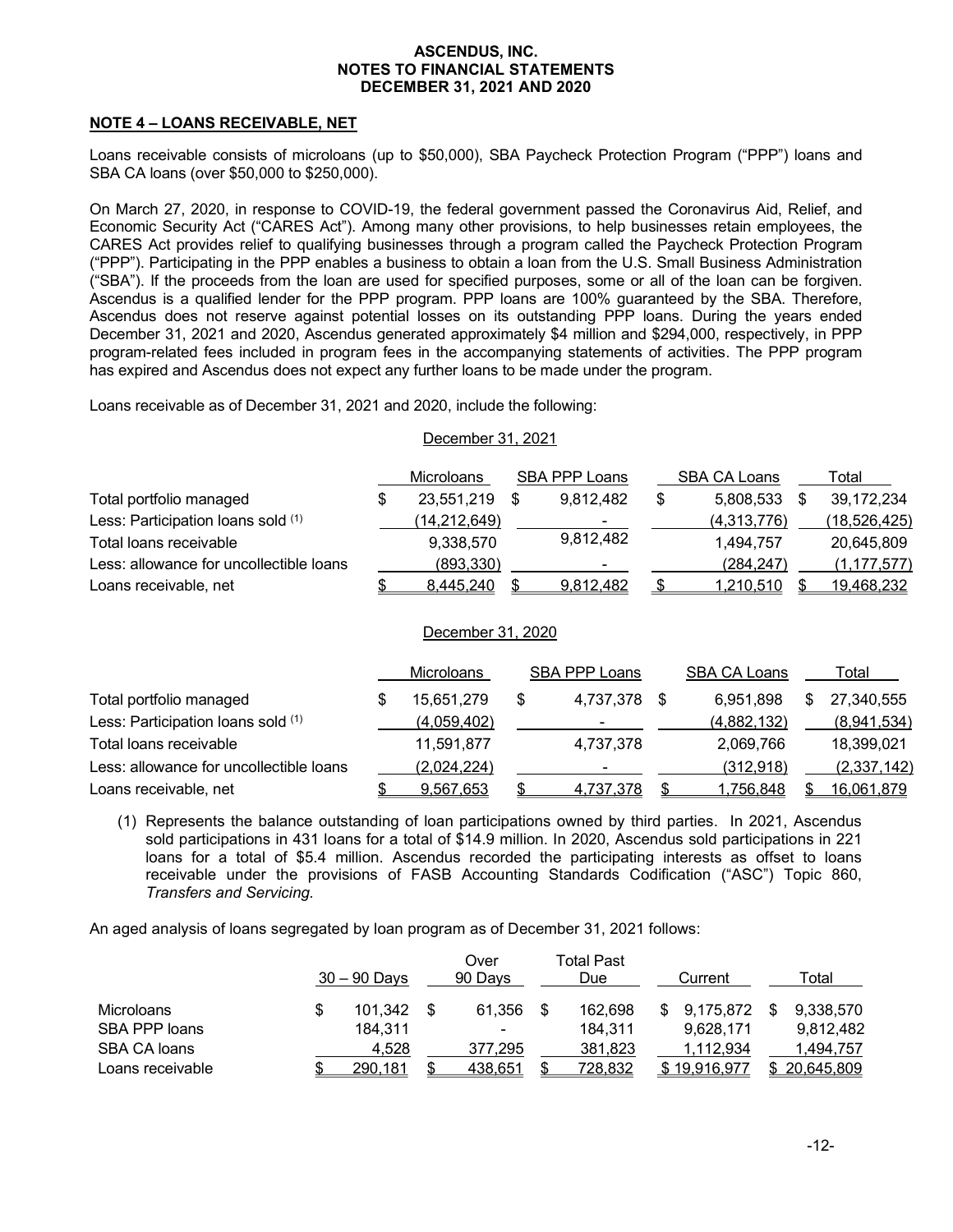### NOTE 4 – LOANS RECEIVABLE, NET (Continued)

An aged analysis of loans segregated by loan program as of December 31, 2020 follows:

|                  |   | $30 - 90$ Days | Over<br>90 Days | <b>Total Past</b><br>Due | Current      | Гоtal            |
|------------------|---|----------------|-----------------|--------------------------|--------------|------------------|
| Microloans       | S | 450.256        | 165.835         | 616.091                  | \$10,975,786 | 11.591.877<br>S. |
| SBA PPP loans    |   | ۰              | ۰               | ۰                        | 4.737.378    | 4.737.378        |
| SBA CA loans     |   | 215.216        | 506.793         | 722.009                  | 1.347.757    | 2.069.766        |
| Loans receivable | S | 665.472        | 672.628         | ,338,100                 | \$17.060.921 | 18.399.021       |

The loans receivable include restructured loans as of December 31 as follows:

|                                                                          | 2021 |                      | 2020 |                    |
|--------------------------------------------------------------------------|------|----------------------|------|--------------------|
| Restructured loans receivable<br>Less: allowance for uncollectible loans |      | 23.462 \$<br>(1.525) |      | 85.139<br>(13.534) |
|                                                                          |      | 21.937               |      | 71.605             |

An analysis of the loan loss allowance for the years ended December 31 follows:

|                                                                                        | 2021 |                                             | 2020                                  |  |
|----------------------------------------------------------------------------------------|------|---------------------------------------------|---------------------------------------|--|
| Balance beginning of year<br>(Recovery) provision for loan losses<br>Loans written-off |      | $$2,337,142$ \$<br>(236, 406)<br>(923, 159) | 1.629.151<br>2,185,788<br>(1.477.797) |  |
|                                                                                        |      | $$ 1,177,577$ $$ 2,337,142$                 |                                       |  |

The liquidity of the loan portfolio (net) for the years ended December 31 is as follows:

|                                                   | 2021                    |      | 2020                        |
|---------------------------------------------------|-------------------------|------|-----------------------------|
| Due in less than one year<br>Due in over one year | 6,506,969<br>12.961.263 | - \$ | 6,854,129<br>9.207.750      |
|                                                   |                         |      | $$19,468,232$ $$16,061,879$ |

The SBA allows the sale of the guaranteed portion of the CA loan on the secondary market. During 2021 and 2020, Ascendus realized a gain on the sale of the participated interest of \$22,885 and \$140,314, respectively, which are included in program fees in the accompanying statements of activities.

#### NOTE 5 – PROPERTY AND EQUIPMENT, NET

Property and equipment consist of the following as of December 31:

|                                                 | Estimated<br>Useful Lives<br>2021<br>2020 |
|-------------------------------------------------|-------------------------------------------|
| Leasehold improvements                          | 5 - 10 years<br>31.385<br>\$<br>31,385    |
| Capitalized hardware and software               | $3 - 5$ years<br>1,107,612<br>923,662     |
| Furniture, fixtures and equipment               | $3 - 5$ years<br>175,266<br>175,266       |
| Total cost                                      | 1,130,313<br>1.314.263                    |
| Less: accumulated depreciation and amortization | (1,087,098)<br>(924, 430)                 |
| Net book value                                  | 227.165<br>205.883<br>\$                  |

Depreciation and amortization expense amounted to \$162,668 and \$164,750 for the years ended December 31, 2021 and 2020, respectively.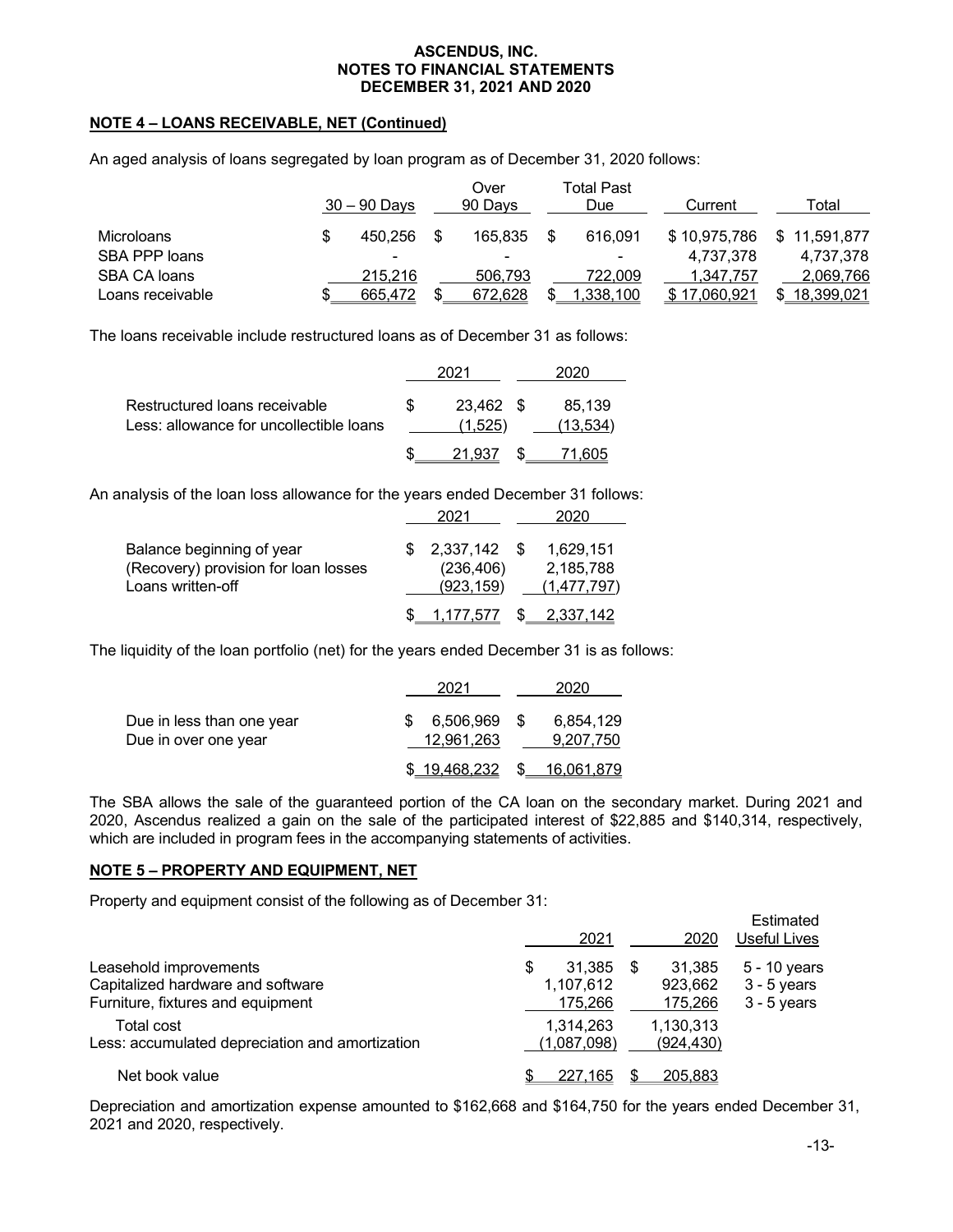#### NOTE 6 – NOTES PAYABLE AND SUBORDINATED DEBT

The following is a summary of Ascendus' credit agreements with various banks and other lenders to fund its microlending activities at December 31:

|                                                                                                                                                                                                                                                                                                                                                                                       |                                                                             | 2021             | 2020             |
|---------------------------------------------------------------------------------------------------------------------------------------------------------------------------------------------------------------------------------------------------------------------------------------------------------------------------------------------------------------------------------------|-----------------------------------------------------------------------------|------------------|------------------|
| Notes payable – secured<br>Secured borrowing with SBA, secured by program-funded loans,<br>bearing fixed annual interest rates ranging from 0% to 1.63% and ten-<br>year maturities                                                                                                                                                                                                   |                                                                             | \$<br>14,042,036 | \$<br>3,930,874  |
| Notes payable - unsecured<br>Maturity terms range from one to six years, bearing fixed annual<br>interest rates from 1% to 4%                                                                                                                                                                                                                                                         |                                                                             | 8,587,201        | 15,955,269       |
|                                                                                                                                                                                                                                                                                                                                                                                       |                                                                             |                  |                  |
| Subordinated debt - EQ2 Loans - unsecured                                                                                                                                                                                                                                                                                                                                             |                                                                             | 22,629,237       | 19,886,143       |
| The equity equivalent investment, commonly referred to in the<br>community development financing industry as an "EQ2 Loan", is<br>designed by lenders to increase available funding and investments to<br>economically disadvantaged<br>communities. EQ2<br>subordinated to Ascendus' other lenders, and have ten-year<br>maturities with fixed annual interest rates of 2.0% to 3.0% | loans<br>are                                                                | 3,500,000        | 1,500,000        |
| Total notes payable and subordinated debt                                                                                                                                                                                                                                                                                                                                             |                                                                             | 26,129,237       | \$<br>21,386,143 |
|                                                                                                                                                                                                                                                                                                                                                                                       |                                                                             |                  |                  |
| Future annual principal payments due are as follows:                                                                                                                                                                                                                                                                                                                                  |                                                                             |                  |                  |
| Years ending December 31:                                                                                                                                                                                                                                                                                                                                                             | Amount                                                                      |                  |                  |
| 2022<br>2023<br>2024<br>2025<br>2026<br>Thereafter                                                                                                                                                                                                                                                                                                                                    | \$5,625,779<br>3,361,821<br>757,355<br>1,445,556<br>10,554,569<br>4,384,157 |                  |                  |
| Total                                                                                                                                                                                                                                                                                                                                                                                 | \$26,129,237                                                                |                  |                  |

Interest expense was \$538,394 and \$529,935 for the years ended December 31, 2021 and 2020, respectively.

## NOTE 7 – LOAN PAYABLE

Ascendus applied for a PPP loan through an SBA authorized lender. The loan, amounting to \$827,552, was approved and received in April 2020. Ascendus has to account for the proceeds as a loan under FASB ASC Topic 470, Debt, until the loan is, in part or wholly forgiven, and Ascendus has been "legally released."

Ascendus received forgiveness from the lender that the PPP loan was fully forgiven on August 27, 2021. During the year ended December 31, 2021, Ascendus recognized \$827,552 of gain resulting from the forgiveness upon legal release of its obligation from the bank.

## NOTE 8 – COMMITMENTS AND CONTINGENCIES

A. Ascendus leased space in New York and Orlando during the year ended December 31, 2021. The leases range in maturity from month-to-month to the year 2023 and include rent increases, which are amortized on a straight-line basis. Deferred rent amounted to \$58,025 and \$84,212 as of December 31, 2021 and 2020, respectively, and is included in the accompanying statements of financial position. The estimated annual amortization of deferred rent for the year following December 31, 2021 is approximately \$34,000.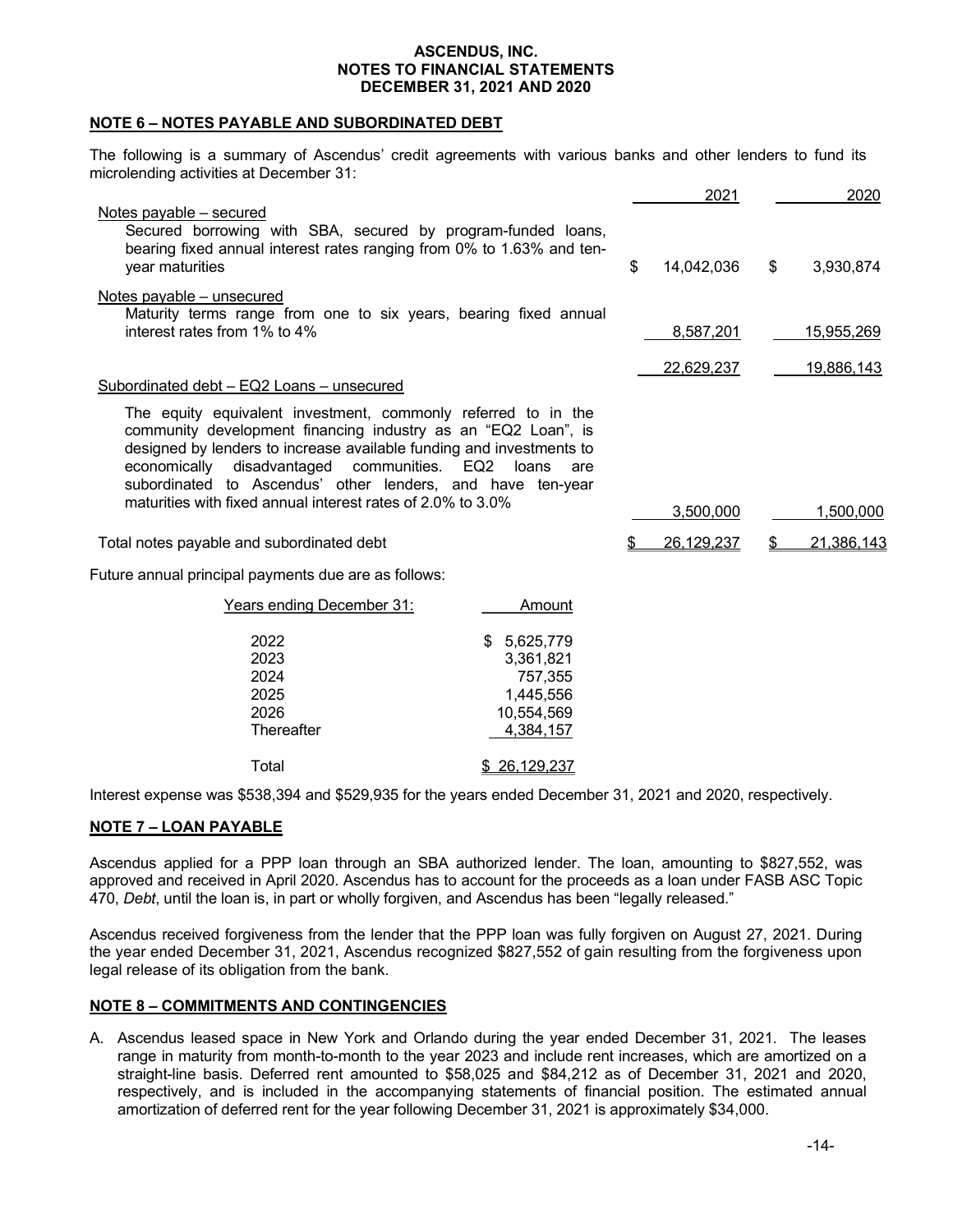#### NOTE 8 – COMMITMENTS AND CONTINGENCIES (Continued)

Future minimum lease payments are due as follows for the years ending after December 31, 2021:

| 2022 | ጦ<br>Œ | 280,296 |
|------|--------|---------|
| 2023 |        | 161.991 |
|      | Φ      | 442,287 |

Rent expense of \$235,737 and \$288,743 was included in office and occupancy expenses in the accompanying statements of functional expenses for the years ended December 31, 2021 and 2020, respectively.

- B. Ascendus believes it has no uncertain tax positions as of December 31, 2021 and 2020 in accordance with FASB ASC Topic 740, Income Taxes, which provides standards for establishing and classifying any tax provisions for uncertain tax positions.
- C. Ascendus has three revolving lines of credit available for drawdowns with various banks in the amounts of \$3 million, \$2 million and \$4.4 million, respectively, that totaled \$9.4 million. The interest rates on the lines as of December 31, 2021 range from 1% to 4%. The maturity dates of the agreements range from 2022 to 2026. As of December 31, 2021, there were \$3,235,419 borrowings under the lines of credit and they are included in notes and recoverable grants payable on the accompanying statements of financial position. As of May 26, 2022, there were \$3,235,419 borrowings under the lines of credit.

### NOTE 9 – NET ASSETS WITH DONOR RESTRICTIONS

Net assets with donor restrictions as of December 31 are available for the following purposes:

|                                                                                             | 2021        | 2020         |
|---------------------------------------------------------------------------------------------|-------------|--------------|
| Program Support:<br>Microlending and Financial Education                                    | \$2.234.000 | \$1,714,828  |
| Lending Capital:<br>Revolving grant funds that enable greater lending innovation for impact | 1.593.442   | 1,776,871    |
| Total                                                                                       | 3,827,442   | \$ 3,491,699 |

Net assets with donor restrictions of \$3,906,982 and \$3,465,559 for the years ended December 31, 2021 and 2020, respectively, were released from donor restrictions by incurring expenditures satisfying the restricted purposes specified by the donors or the passage of time.

#### NOTE 10 – CONCENTRATIONS

- A. Cash and cash equivalents that potentially subject Ascendus to a concentration of credit risk include cash accounts with two banks that exceed the Federal Deposit Insurance Corporation ("FDIC") insurance limits. As of December 31, 2021 and 2020, there were approximately \$23,507,000 and \$14,644,000, respectively, of cash and cash equivalents held by banks that exceeded FDIC limits.
- B. In 2021, contributions from one donor represented 25% of total contribution revenue. PPP related program fees accounted for 83% of program fee revenue.

#### NOTE 11 – RETIREMENT PLAN

Ascendus participates in a retirement savings plan covering all employees who meet the minimum service requirements. Ascendus has the option to match employee contributions and/or make discretionary contributions to employees' retirement plans. Ascendus did not make any contributions for each of the years ended December 31, 2021 and 2020.